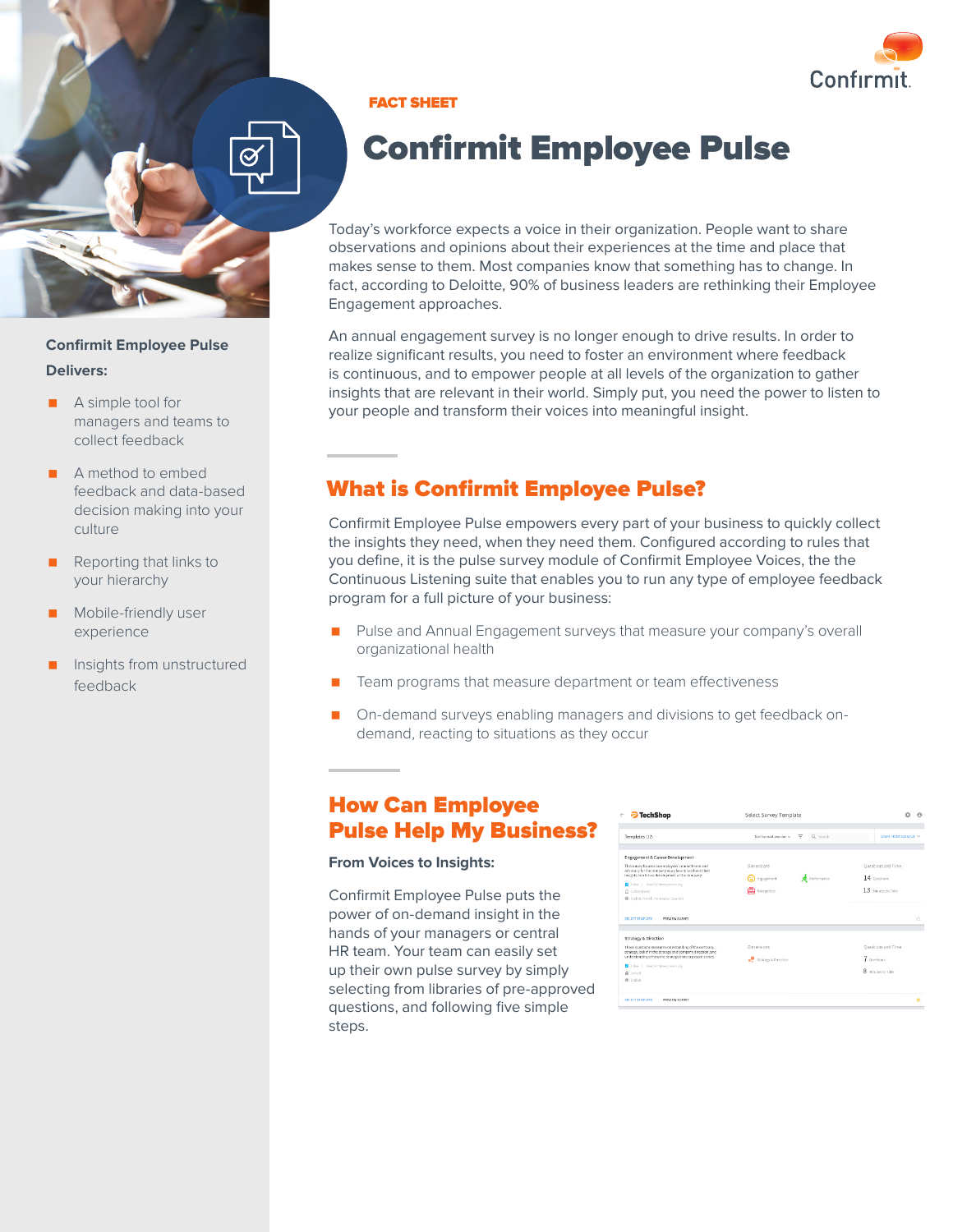#### **Governance & Guidance:**

Empowerment is key, but too much autonomy can lead to questionable data and over-surveying of your workforce. That's why Confirmit Agile Pulse lets you choose how much flexibility to offer your teams, with the option to specify mandatory and optional survey content within your survey templates.

Organizations typically take one of these three approaches to running their continuous listening programs, all supported by Confirmit Employee Pulse:

- Scheduled pulses, run centrally from the HR team
- **Local autonomy on survey timing and local** content, but with strong Central guidance on what to measure
- Complete local autonomy for pulses, but within a central governance framework

#### **Team Engagement:**

Leading organizations now are moving towards team-centric models, where people come together and then disband as initiatives come and go. In fact, only 14% of executives believe that traditional hierarchical organizational models make them highly effective. The way to enable highly effective teams is to build a culture that not only expects, but thrives on feedback and input. Confirmit Agile Pulse provides the model and framework for enabling this in a structured and empowered way.

#### **Automation:**

Easily set up your desired survey schedule. No training is required, and our system handles all of the email notifications and reminders effortlessly.



| <b>TechShop</b>                                                                                                   | Send Survey             |                                                                      | $\rho \cdot$        |
|-------------------------------------------------------------------------------------------------------------------|-------------------------|----------------------------------------------------------------------|---------------------|
| <b>REVIEW TEMPLATE</b><br>CA CUSTOMIZE<br>$\circ$<br>SELECT RECIPIENTS                                            | <b>CO</b> SET UP ENAIL  | SEND<br>SAVE & EXIT TEST<br>PREVIEW                                  | <b>COMMIT</b>       |
| Engagement & Career Dev Ops 2017 ©                                                                                | <b>◎ 酉 丸</b> Dimensions | 2,574 Recipients<br>15 Questions<br>14 Minutes to Take               |                     |
| Timeline pst time away                                                                                            |                         |                                                                      | $\hat{\phantom{a}}$ |
| 图 13 days open   2 neminders                                                                                      |                         |                                                                      |                     |
| Send Survey Invitations                                                                                           | Reminder                | Close Survey<br>Reminder                                             |                     |
| Tuesday<br>@ 12:00pm                                                                                              | Tuesday<br>@ 12:00pm    | Tuesday<br>Wednesday<br>@ 12:00pm<br>@ 12:00pm                       |                     |
|                                                                                                                   |                         |                                                                      |                     |
| 2017<br>04 July                                                                                                   | 11 July                 | 18 July<br>19 July                                                   |                     |
| Recipient Filtering and Sampling                                                                                  |                         |                                                                      | ۸                   |
| Hierarchy Shect reports pay                                                                                       | Age                     | <b>Employee Fatigue Rules</b>                                        |                     |
| / Development / Research & Development / Innovation Lab<br>opment / Research & Development / Existing Maintenance | T 20 to 35 years        | ON: Recipients will not receive more than 3<br>surveys every 90 days |                     |
|                                                                                                                   | Tenure                  |                                                                      |                     |
| Locations                                                                                                         | T 5 to 25 years         | Randomized Sample                                                    |                     |
| w New York                                                                                                        |                         | 60%: Percentage of sample to receive survey                          |                     |
| $-$ Oslo                                                                                                          |                         |                                                                      |                     |
| v San Francisco                                                                                                   |                         |                                                                      |                     |